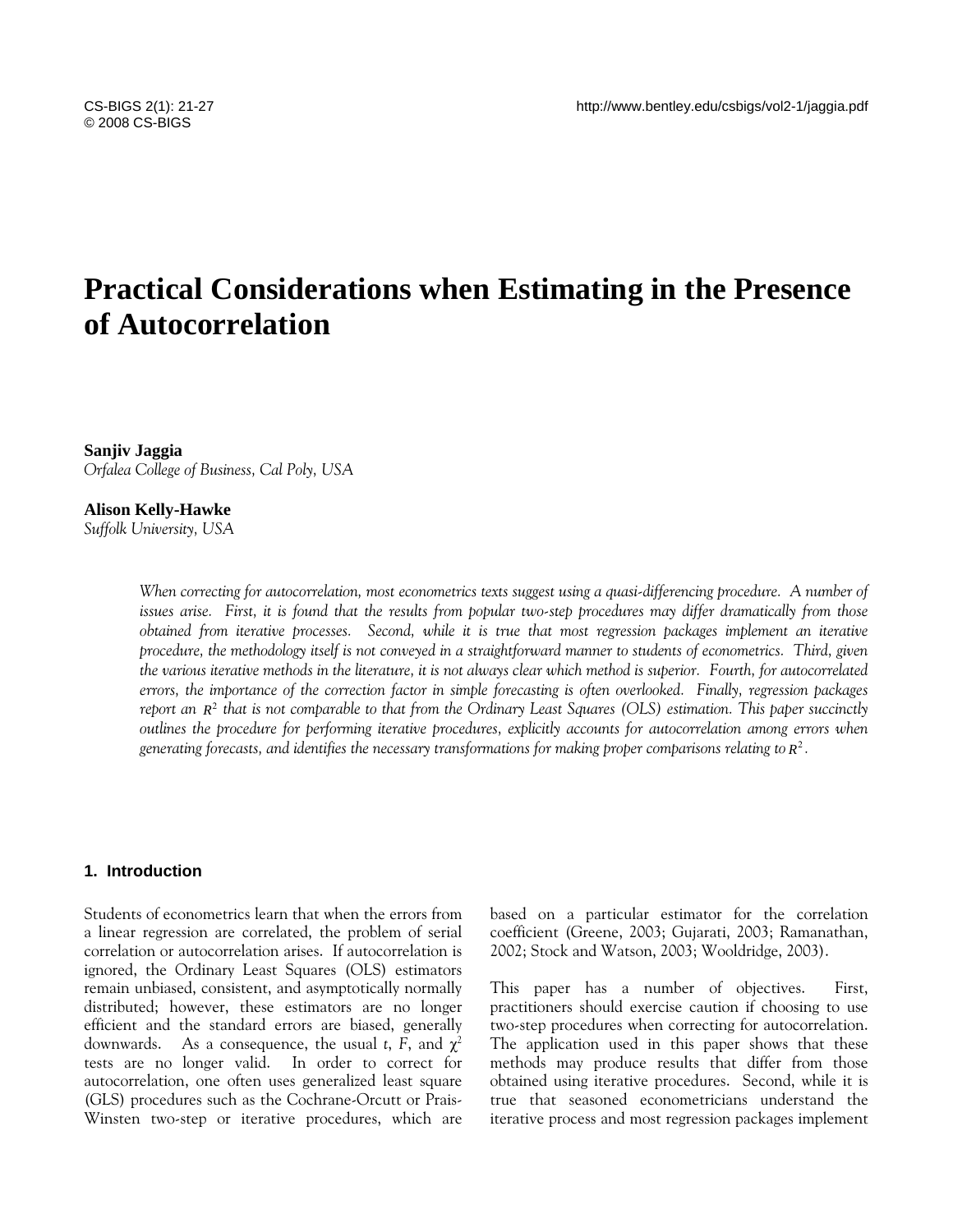an iterative procedure automatically, the methodology itself is not conveyed in a straightforward manner to econometric students. Third, given a choice of various methodologies available when estimating a model with first-order autocorrelation, a natural question is to ask which of these methods is superior. This paper discusses these issues, offers some suggestions, and succinctly outlines the procedure for performing iterative procedures.

In addition, while the theory of forecasting with the presence of autocorrelation has been well documented, econometric students often have difficulty formally applying this technique. The process of making a dynamic forecast – a forecast that accounts for errors made in past forecasts – is clearly delineated. Finally, the majority of regression packages report statistics, such as  $R<sup>2</sup>$ , that are not directly comparable to the OLS ones. The proper adjustments that are necessary for valid comparisons are identified.

Section 2 addresses the above methodological issues and Section 3 implements the procedures empirically. Section 4 concludes.

# **2. The Generalized Least Square (GLS) Procedure**

Here it is assumed that the error term in the linear regression model is identically, but not necessarily independently distributed. The model is

$$
Y_{t} = \beta_{1} + \beta_{2} X_{2,t} + ... + \beta_{k} X_{k,t} + \varepsilon_{t},
$$
\n(1)

$$
\varepsilon_t = \rho \varepsilon_{t-1} + \nu_t, \quad -1 < \rho < 1 \tag{2}
$$

where, although the  $V_t$  are independently and identically distributed (i.i.d.), the  $\varepsilon_t$  are not for  $\rho \neq 0$ . This is the simplest case of autocorrelation, called first-order autocorrelation.<sup>[1](#page-1-0)</sup>

If  $\rho$  is known, the method of generalized differencing is applied to the model to transform it into one in which the errors are independent. In order to describe the procedure briefly, one uses the fact that the linear model in Eq. (1) holds for all time periods, thus

$$
Y_{t-1} = \beta_1 + \beta_2 X_{2,t-1} + \dots + \beta_k X_{k,t-1} + \varepsilon_{t-1}.
$$
 (3)

 $\overline{a}$ 

Multiplying Eq. (3) by  $\rho$  and subtracting from Eq. (1), yields the following transformation:

$$
Y_t^* = \beta_1^* + \beta_2^* X_{2,t}^* + ... + \beta_k^* X_{k,t}^* + \nu_t,
$$
  
\nwhere  $Y_t^* = Y_t - \rho Y_{t-1},$   
\n $\beta_1^* = \beta_1 (1 - \rho),$   
\n $\beta_j^* = \beta_j \text{ for all } j \neq 1,$   
\n $X_{jt}^* = X_{jt} - \rho X_{jt-1},$  and  
\n $\nu_t = \varepsilon_t - \rho \varepsilon_{t-1}.$  (4)

Since by construction the transformed equation, Eq. (4), has a modified error that is i.i.d., the resulting parameter estimators are efficient. Thus, applying OLS to Eq. (4) yields the following estimated GLS regression:<sup>[2](#page-1-1)</sup>

$$
\tilde{Y}_t^* = \tilde{\beta}_1^* + \tilde{\beta}_2^* X_{2,t}^* + \dots + \tilde{\beta}_k^* X_{k,t}^* \tag{5}
$$

The generalized differencing procedure is useful if the value of  $\rho$  is known *a priori*. Since this usually is not the case, the estimated GLS is based on an estimate of  $\rho$ which is often obtained by the Cochrane-Orcutt or Prais-Winsten procedures. Under the assumption of normality, these procedures produce estimators that converge to the same probability limit as the maximum likelihood estimators, which are consistent and asymptotically efficient.

The Cochrane-Orcutt procedure is implemented as follows:

**Step 1.** The method of Ordinary Least Squares is used to estimate Eq. (1).

*Step 2.* The residuals from Eq. (1) are  $\hat{\varepsilon}_t = Y_t - \hat{Y}_t$ , where regressed against their lagged values to obtain  $\hat{\rho}$  .  $\hat{Y}_t = \hat{\beta}_1 + \hat{\beta}_2 X_{2,t} + ... + \hat{\beta}_k X_{k,t}$ . These residuals are

**Step 3.** Eq. (4) is estimated with  $\hat{\rho}$  used in place of  $\rho$ .

If the estimation process stops after Step 3, then this is generally referred to as the Cochrane-Orcutt two-step procedure. The estimates for the  $\beta$  's and their standard errors from Step 3 are now the valid estimates of the parameters in Eq. (1). Most texts note that the estimate for the intercept from Step 3 must be adjusted by dividing it by  $1-\hat{\rho}$ . This same adjustment, however, must also be made to the standard error of the intercept.

 $\overline{a}$ 

<span id="page-1-1"></span><span id="page-1-0"></span><sup>&</sup>lt;sup>1</sup> The GLS procedure can be easily extended to deal with higherorder autoregressive schemes. It should also be noted that this procedure is valid under the conditions that the explanatory variables are strictly exogenous.

<sup>&</sup>lt;sup>2</sup> The hat symbol denotes estimation with OLS, whereas the tilde symbol denotes estimation with GLS.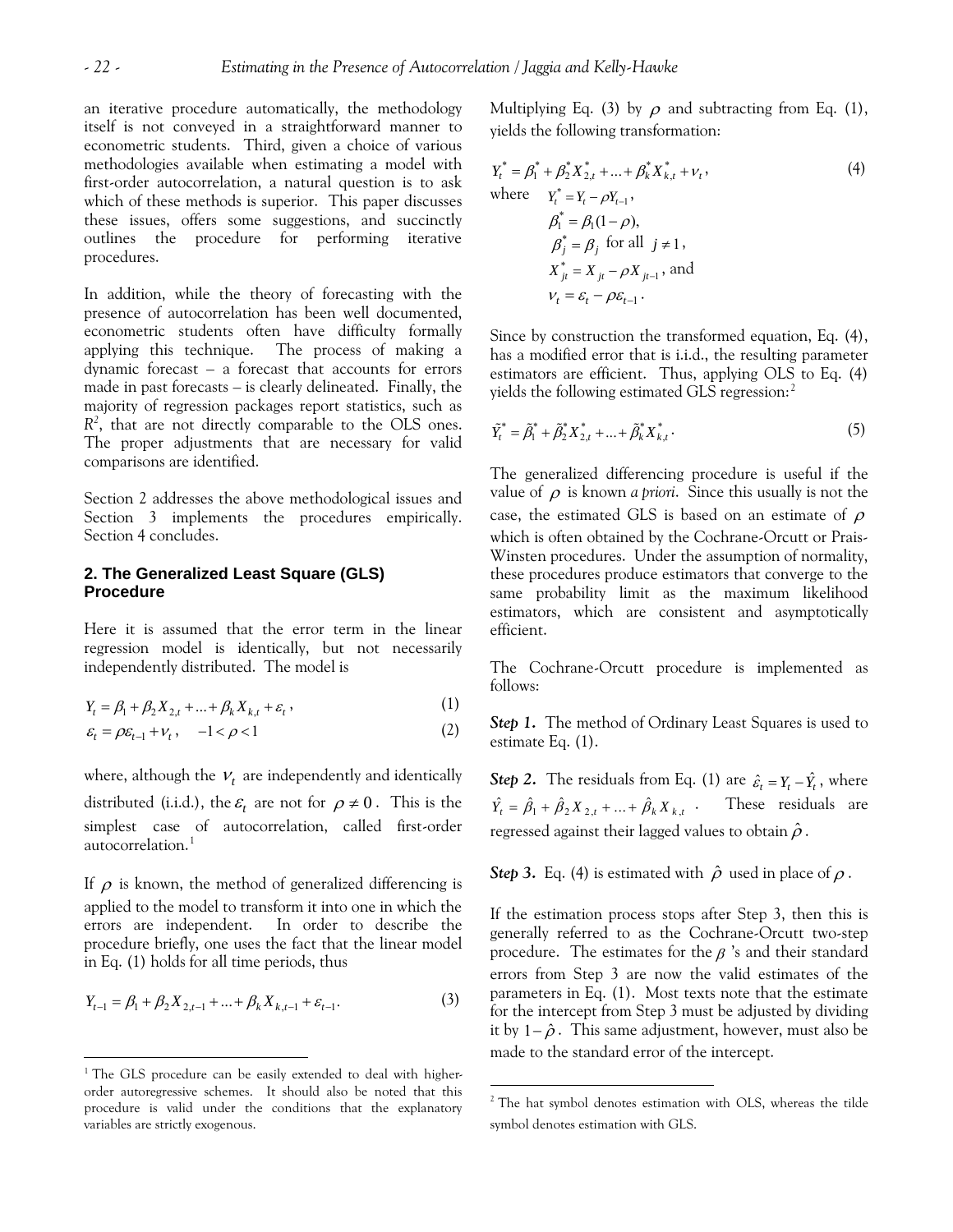The Cochrane-Orcutt two-step procedure provides only a single estimate of  $\rho$ . The Cochrane-Orcutt iterative procedure estimates  $\rho$  iteratively, that is, by successive approximation, starting with some initial value of  $\rho$ . In order to apply the Cochrane-Orcutt iterative procedure, one proceeds from Step 3 to Step 4:

**Step 4.** The estimates for the  $\beta$  's from Step 3 ( $\tilde{\beta}$ ) are then used to obtain a new set of errors.

*It is at this juncture where the confusion lies*: The errors should be calculated using

$$
\tilde{\varepsilon} = Y_t - \tilde{Y}_t, \tag{6}
$$

where  $\tilde{Y}_t = \tilde{\beta}_1 + \tilde{\beta}_2 X_{2,t} + ... + \tilde{\beta}_k X_{k,t}$ ,  $\tilde{\beta}_1 = \frac{\tilde{\beta}_1^*}{(1-\hat{\rho})}$  $\tilde{B}_1 = \frac{\tilde{B}_1^*}{2}$  and

 $\tilde{\beta}_j = \tilde{\beta}_j^*$  . Students commonly make a mistake in computing the errors as  $Y_t^* - \tilde{Y}_t^*$  from Eq. (4). In fact, [this step has not been explicitly stated in any of the texts](#page-2-0)  [cited earlier.](#page-2-0) 

**Step 5.** Step 2 is then repeated. The general recommendation is to stop carrying out iterations when the successive estimates of  $\rho$  differ by a small amount, say, by less than 0.0001.

When the Cochrane-Orcutt two-step or iterative procedure is applied, the differencing procedure results in one lost observation since the first observation has no antecedent. In small samples it has been documented that keeping the first observation or omitting it can make a substantial difference in the regression results. The loss of one observation in large samples tends to be inconsequential. The Prais-Winsten transformation is a procedure that preserves the first observation on *Y* and  $X_j$  as given by  $Y_1 \sqrt{1-\hat{\rho}^2}$  and  $X_{j,1} \sqrt{1-\hat{\rho}^2}$ . In the application that follows, results will be produced using both the Cochrane-Orcutt procedure as well as applying the Prais-Winsten transformation.

Both Cochrane-Orcutt and Prais-Winsten methods are based on the estimate  $\hat{\rho}$ . Although  $\hat{\rho}$  is commonly derived by running a regression of the residuals on their lagged value (as in Step 2 above), there are various other ways to estimate it. For instance, since the Durbin Watson (DW) statistic can be approximated by *2(1-ρ)*, another convenient estimator is derived as

 $\overline{a}$ 

 $\hat{O}_{DW} = 1 - \frac{DV}{2}$  $\hat{\rho}_{\text{pw}} = 1 - \frac{DW}{2}$ . Theil-Nagar and others have provided modifications for finite samples.

There are many issues of practical importance regarding the choice between various methods of estimating a firstorder autoregressive model. A practitioner has to choose between (a) the two-step and the iterative methods of estimation, (b) Cochrane-Orcutt and Prais-Winsten estimation procedures, and (c) various estimators for  $\rho$ used in the GLS estimation of the model. A natural question is to ask which of these methods is superior. As it turns out, all of the above methods employed in the GLS estimation have the same asymptotic distribution. Further, since their small sample properties are difficult to derive, researchers have resorted to Monte Carlo experiments for direction.

As is often the case, the evidence from Monte Carlo studies is by no means conclusive and is only indicative at best. We outline the general suggestions as follows (see also Greene, 2003, p.274): (1) For small samples, with  $\rho$ less than 0.3, OLS is actually preferred to GLS since it avoids the additional sampling variation caused by the extra estimator  $\hat{\rho}$ ; (2) it is preferable to employ the iterative method over the two-step method even if the marginal gain is minimal; (3) the Prais-Winsten approach is superior despite the simplicity of the Cochrane-Orcutt method achieved by dropping the first observation; and (4) the regression of residuals on their lagged values to estimate  $\hat{\rho}$  (as in Step 2 above) generally works well.

We would like to point out that iterative procedures suffer from the possible problem of converging to a local, and not necessarily the global, minimum. The OLS regression in Step 1 is based on the default starting value of zero for  $\hat{\rho}$ . This value is subsequently updated over the iterations. It is advisable to implement this iterative procedure with several different starting values of  $\rho$  to ensure that the convergence takes place at the same parameter vector. If the estimators oscillate, the search method proposed by Hildreth-Lu is suggested (see for example, Greene 2003), despite its computational complexity. The idea is to form a grid of  $\rho$  values in small steps between (-1, 1) and search for the value that minimizes the residual sum of squares from the corresponding transformed equations for the GLS estimation. All of the above estimation procedures are readily available in most statistical packages including SPSS, SAS, and STATA.

Further, as mentioned earlier, if the autocorrelation among the residuals in a regression model is ignored and

<span id="page-2-0"></span><sup>3</sup> When Gujarati (p. 493) outlines the steps for conducting the iterative Cochrane-Orcutt procedure in an exercise, he too, overlooks the necessary adjustment to the intercept.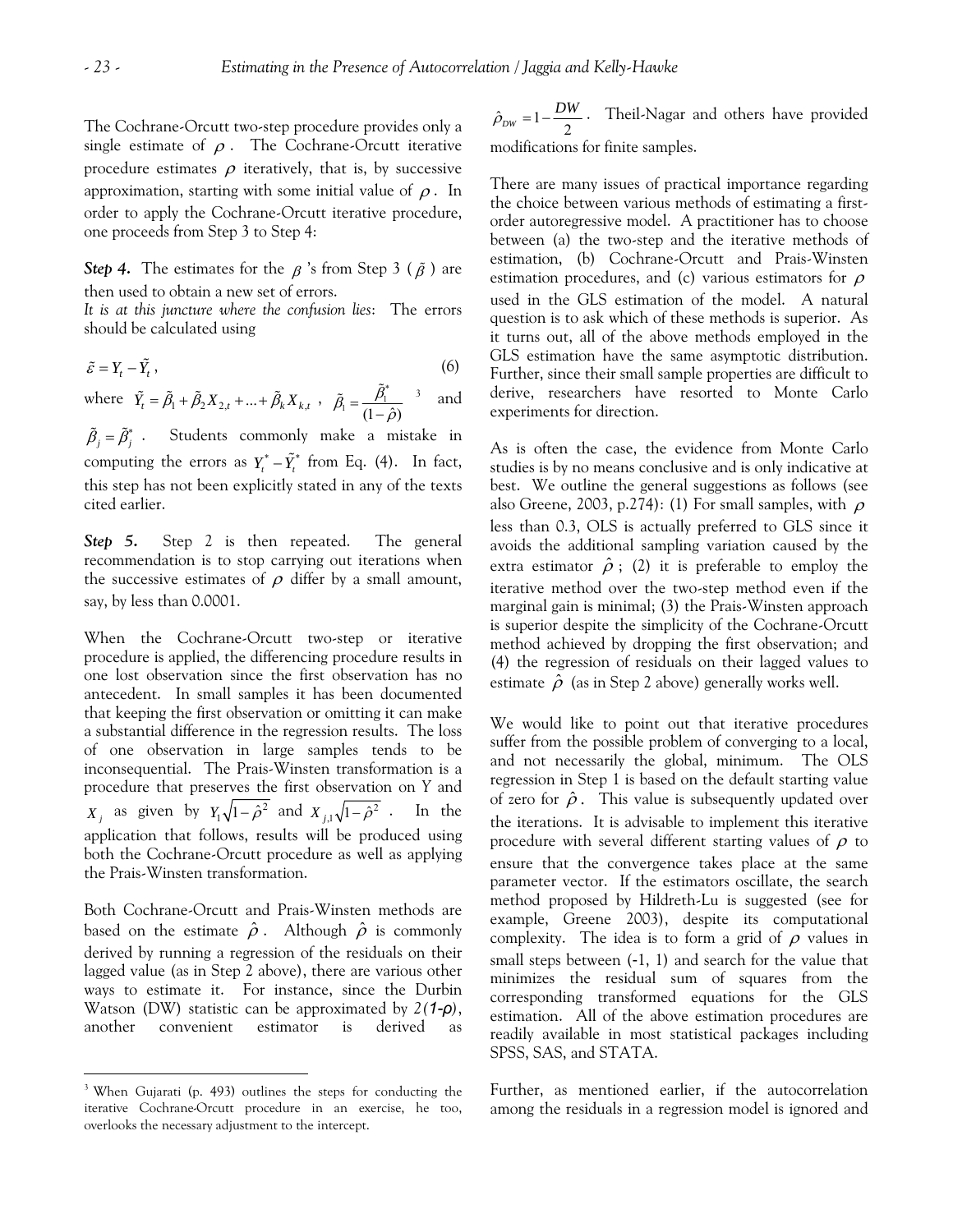the OLS procedure is used to estimate the parameters, then the forecasts will be unbiased since the estimates are unbiased. However, these forecasts will be inefficient with larger variances. Employing the Cochrane-Orcutt or Prais-Winsten procedures will result in estimates that are both unbiased and efficient. Efficient forecasts are produced by explicitly accounting for the autocorrelation among the residuals. Substituting *T+1* for *t* into Eq. (5) yields the following:

$$
\tilde{Y}_{T+1}^* = \beta_1^* + \tilde{\beta}_2^* X_{2,T+1}^* + \dots + \tilde{\beta}_k^* X_{k,T+1}^*,
$$
\n(7)

 $\tanh P$ ,  $\tilde{Y}_{T+1}^* = \tilde{Y}_{T+1} - \tilde{\rho} Y_T$ , and  $X_{j,T+1}^* = X_{j,T+1}^o - \tilde{\rho} X_{j,T}$ . where *T* represents the number of observations in the The value  $X_{j,T+1}^o$  is some known (or estimated) value of  $X_j$  for the time period,  $T+1$ .

Rearranging and solving for  $\tilde{Y}_{T+1}$  yields the following oneperiod forecast:

$$
\tilde{Y}_{T+1} = \tilde{\beta}_1 + \tilde{\beta}_2 X_{2,T+1}^o + \dots + \tilde{\beta}_k X_{k,T+1}^o + \tilde{\rho} \tilde{\varepsilon}_T
$$
\n(8)

where  $\tilde{\varepsilon}_T = Y_T - \tilde{\beta}_1 - \tilde{\beta}_2 X_{2,T} + ... + \tilde{\beta}_k X_{k,T}$ . Following this logic, the forecast for  $Y_{T+s}$  is obtained as:

$$
\tilde{Y}_{T+s} = \tilde{\beta}_1 + \tilde{\beta}_2 X_{2,T+1}^o + ... + \tilde{\beta}_k X_{k,T+1}^o + \tilde{\rho}^s \tilde{\varepsilon}_T
$$
\n(9)

Students of econometrics often ignore the correction factor,  $\tilde{\rho}^s \tilde{\varepsilon}_T$ . A forecast using Eq.(8) will be made in section 3.

<span id="page-3-0"></span>It is true that most statistical packages carry out the Cochrane-Orcutt or Prais-Winsten iterative procedures with a simple command, thus relieving the student of the tedious iteration process. However, many widely used programs such as SPSS, EVIEWS, and STATA, report an  $R<sup>2</sup>$  that is not comparable to the corresponding OLS estimates. Given the knowledge that OLS maximizes  $R^2$ , it would be constructive to obtain a comparable  $R^2$  from alternative methods. A suitable way of calculating  $R^2$ , for purposes of comparison with the original OLS results, can be calculated as follows:  $R^2 = (correlation(Y_t, \tilde{Y}_t))^2$  where  $Y_t$ represents the original values of the dependent variable and  $\tilde{Y}_t = \tilde{\beta}_1 + \tilde{\beta}_2 X_{2,t} + ... + \tilde{\beta}_k X_{k,t}$  . Many packages erroneously calculate  $R^2$  as  $R^2 = \left( correlation(Y_t^*, \tilde{Y}_t^*) \right)^2$  where  $Y_t^* = Y_t - \hat{\rho} Y_{t-1}$  is the transformed value of  $Y_t$ .

#### **3. An Application**

We illustrate the above GLS methods using an application that analyzes the relationship between the inflation rate, the deficit, and the short-term interest rate. The following regression model is estimated:<sup>[4](#page-3-0)</sup>

$$
rate_t = \beta_0 + \beta_1 inflation_t + \beta_2deficit_t + \varepsilon_t,
$$
\n(10)

where *rate* is the annualized three-month T-bill interest rate, *inflation* is the annual inflation rate based on the consumer price index (CPI), and *deficit* is the federal budget deficit as a percentage of GDP. It is common in the literature to use the three-month T-bill interest rate as a proxy for the short-term interest rate. Most studies also use the federal budget deficit rather than the total budget deficit in their analysis (see, for example, Hoelscher, 1983, Makin, 1983, and Mascaro and Meltzer, 1983). Data from 1948 to 1996 are obtained from the *2004 Economic Report of the President* and are presented in Table 1.

#### *Inflation and the Interest Rate*

Inflation is the rate of change in the average level of prices. Generally, prices tend to rise faster when the economy is operating near its peak and they tend to fall, or at least rise less rapidly, when the economy is near a trough. The interest rate is also procyclical in that it tends to rise during recovery periods and fall during recessions. Nominal interest rates generally rise with inflation to compensate lenders for the falling purchasing power of the dollar. If the public's anticipation of inflation is instantaneously met, then a one percentage point increase in the inflation rate is likely to cause a one percentage point increase in the interest rate. If the actual inflation rate is different from the anticipated inflation rate, then the relationship between the inflation rate and the interest rate is still expected to be positive, however not one-to-one.

### *The Deficit and the Interest Rate*

 $\overline{a}$ 

The federal budget deficit is calculated as federal government tax revenues minus outlays. When the government runs a deficit, it must borrow from the public. The financing of this is generally in the form of interest-bearing bonds. As the government sells bonds to the public to finance the deficit, borrowers now must compete for a reduced pool of loanable funds. In order to

<sup>4</sup> This is an extension of an example used in Jeffrey Wooldridge's *Introductory Econometrics: A Modern Approach* (pp. 336-37). However, the example is not applied in an autocorrelation context in Wooldridge's text.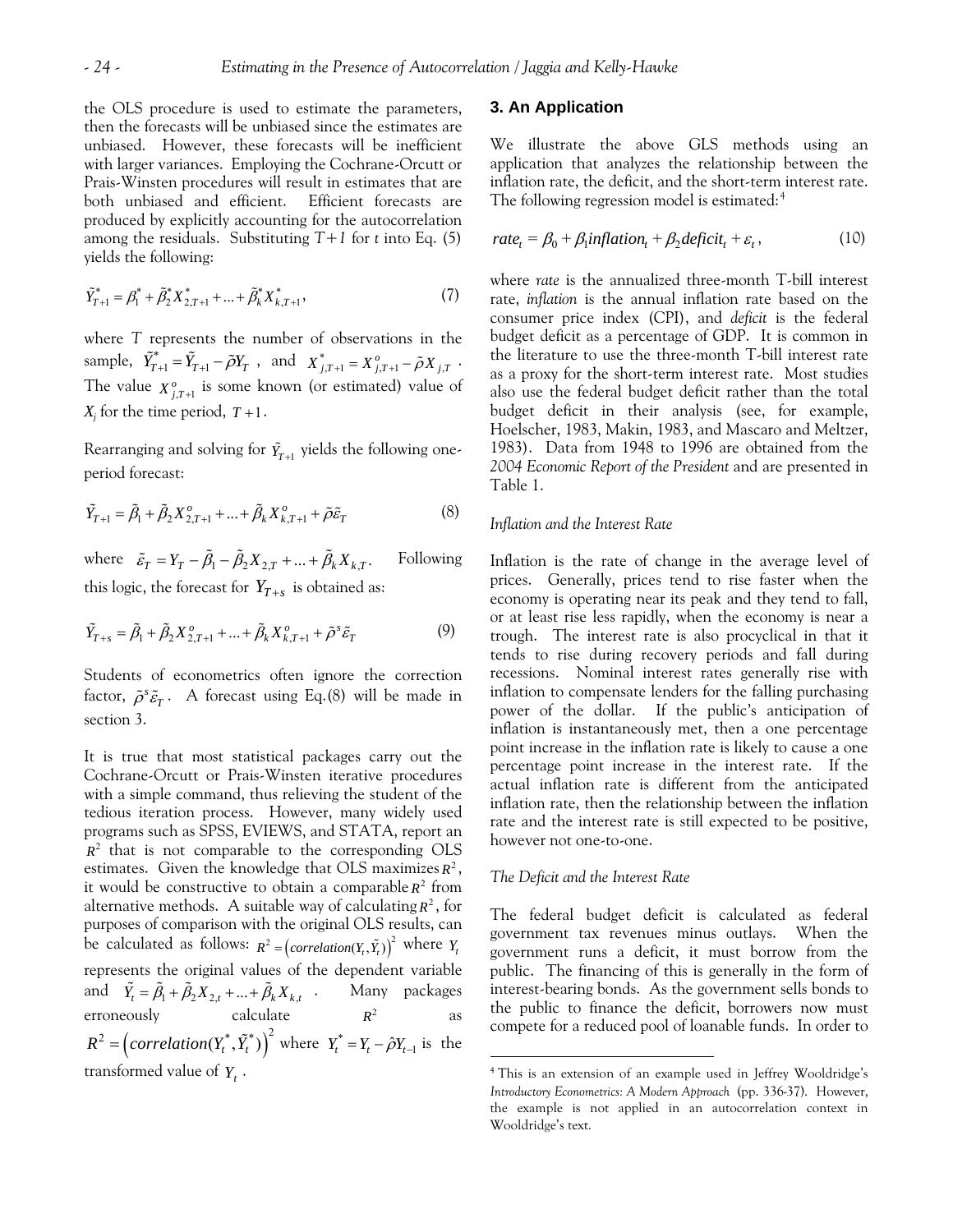arrive at a new equilibrium in the loanable funds market, the price of money – the interest rate – tends to rise. Thus, on theoretical grounds, increases in government borrowing cause the interest rate to rise. However, proponents of the total crowding-out effect, a rather extreme position, argue that the rise in the interest rate causes a reduction in private investment spending which in turn may eventually lead to a fall in the interest rate that counters its initial rise. In addition, empirical support linking the positive correlation between the deficit and the interest rate has been weak at best (see Hoelscher (1986) and references therein). The conflicting results are not surprising when one reasons that the potential problem of simultaneity is likely present when estimating the relationship between the deficit and the interest rate; that is, it is just as reasonable to theorize that a higher interest rate would tend to raise government outlays, thereby increasing the deficit. Columns 3 and 5 of Table 2 present the two-step

Column 2 of Table 2 presents the OLS regression results. step results of both models suggest that inflation and Ignoring for the moment the fact that autocorrelation is problematic, the OLS results suggest that increases in the

inflation rate and the relative size of the deficit increase the short-term interest rate. The results indicate that although there appears to be a positive relationship between inflation and the interest rate, this relationship is not on a one-to-one basis. For instance, a one percentage point increase in inflation, holding the relative size of the deficit constant, increases interest rates, on average, by 0.610 percentage points. The initial results pointing to a positive relationship between the deficit and the interest rate also challenge the theory put forth by crowding-out proponents. Both independent variables are significant at the 5% level. The coefficient of determination,  $R^2$ , indicates that 70% of the variability in the interest rate is explained by the variability in the independent variables. However, a Durbin-Watson statistic of 0.927 indicates that positive autocorrelation exists.

Cochrane-Orcutt and Prais-Winsten results. The two-

**Table 1.** Three-month T-Bill rate, Consumer Price Index and Federal Budget Deficit as a Percentage of Gross Domestic Product, United States, 1948-1996

|      | Three-month     | Percentage Annual     | Federal Budget |      | Three-month    | Percentage Annual     | Federal Budget |
|------|-----------------|-----------------------|----------------|------|----------------|-----------------------|----------------|
|      | T-Bill interest | Change in the         | Deficit as a   |      | T-Bill         | Change in the         | Deficit as a   |
|      | rate,           | <b>Consumer Price</b> | Percentage of  |      | interest rate, | <b>Consumer Price</b> | Percentage of  |
| Year | annualized      | Index                 | <b>GDP</b>     | Year | annualized     | Index                 | <b>GDP</b>     |
| 1948 | 1.04            | 8.1                   | $-4.6$         | 1973 | 7.041          | 6.2                   | 1.1            |
| 1949 | 1.102           | $-1.2$                | $-0.2$         | 1974 | 7.886          | 11.0                  | 0.4            |
| 1950 | 1.218           | 1.3                   | $1.1\,$        | 1975 | 5.838          | 9.1                   | 3.4            |
| 1951 | 1.552           | 7.9                   | $-1.9$         | 1976 | 4.989          | 5.8                   | 4.2            |
| 1952 | 1.766           | 1.9                   | 0.4            | 1977 | 5.265          | 6.5                   | 2.7            |
| 1953 | 1.931           | 0.8                   | 1.7            | 1978 | 7.221          | 7.6                   | 2.7            |
| 1954 | 0.953           | 0.7                   | 0.3            | 1979 | 10.041         | 11.3                  | 1.6            |
| 1955 | 1.753           | $-0.4$                | $0.8\,$        | 1980 | 11.506         | 13.5                  | 2.7            |
| 1956 | 2.658           | 1.5                   | $-0.9$         | 1981 | 14.029         | 10.3                  | 2.6            |
| 1957 | 3.267           | 3.3                   | $-0.8$         | 1982 | 10.686         | 6.2                   | 4.0            |
| 1958 | 1.839           | 2.8                   | 0.6            | 1983 | 8.63           | 3.2                   | $6.0$          |
| 1959 | 3.405           | 0.7                   | 2.6            | 1984 | 9.58           | 4.3                   | 4.8            |
| 1960 | 2.928           | 1.7                   | $-0.1$         | 1985 | 7.48           | 3.6                   | 5.1            |
| 1961 | 2.378           | 1.0                   | 0.6            | 1986 | 5.98           | 1.9                   | 5.0            |
| 1962 | 2.778           | 1.0                   | 1.3            | 1987 | 5.82           | 3.6                   | 3.2            |
| 1963 | 3.157           | 1.3                   | 0.8            | 1988 | 6.69           | 4.1                   | 3.1            |
| 1964 | 3.549           | $1.3$                 | 0.9            | 1989 | 8.12           | 4.8                   | 2.8            |
| 1965 | 3.954           | 1.6                   | 0.2            | 1990 | 7.51           | 5.4                   | 3.9            |
| 1966 | 4.881           | 2.9                   | 0.5            | 1991 | 5.42           | 4.2                   | 4.5            |
| 1967 | 4.321           | 3.1                   | 1.1            | 1992 | 3.45           | 3.0                   | 4.7            |
| 1968 | 5.339           | 4.2                   | 2.9            | 1993 | 3.02           | 3.0                   | 3.9            |
| 1969 | 6.677           | 5.5                   | $-0.3$         | 1994 | 4.29           | 2.6                   | 2.9            |
| 1970 | 6.458           | 5.7                   | 0.3            | 1995 | 5.51           | 2.8                   | 2.2            |
| 1971 | 4.348           | 4.4                   | 2.1            | 1996 | 5.02           | 3.0                   | 1.4            |
| 1972 | 4.071           | 3.2                   | 2.0            | 1997 | 5.07           | 2.3                   | 0.3            |

Source: *2004 Economic Report of the President*.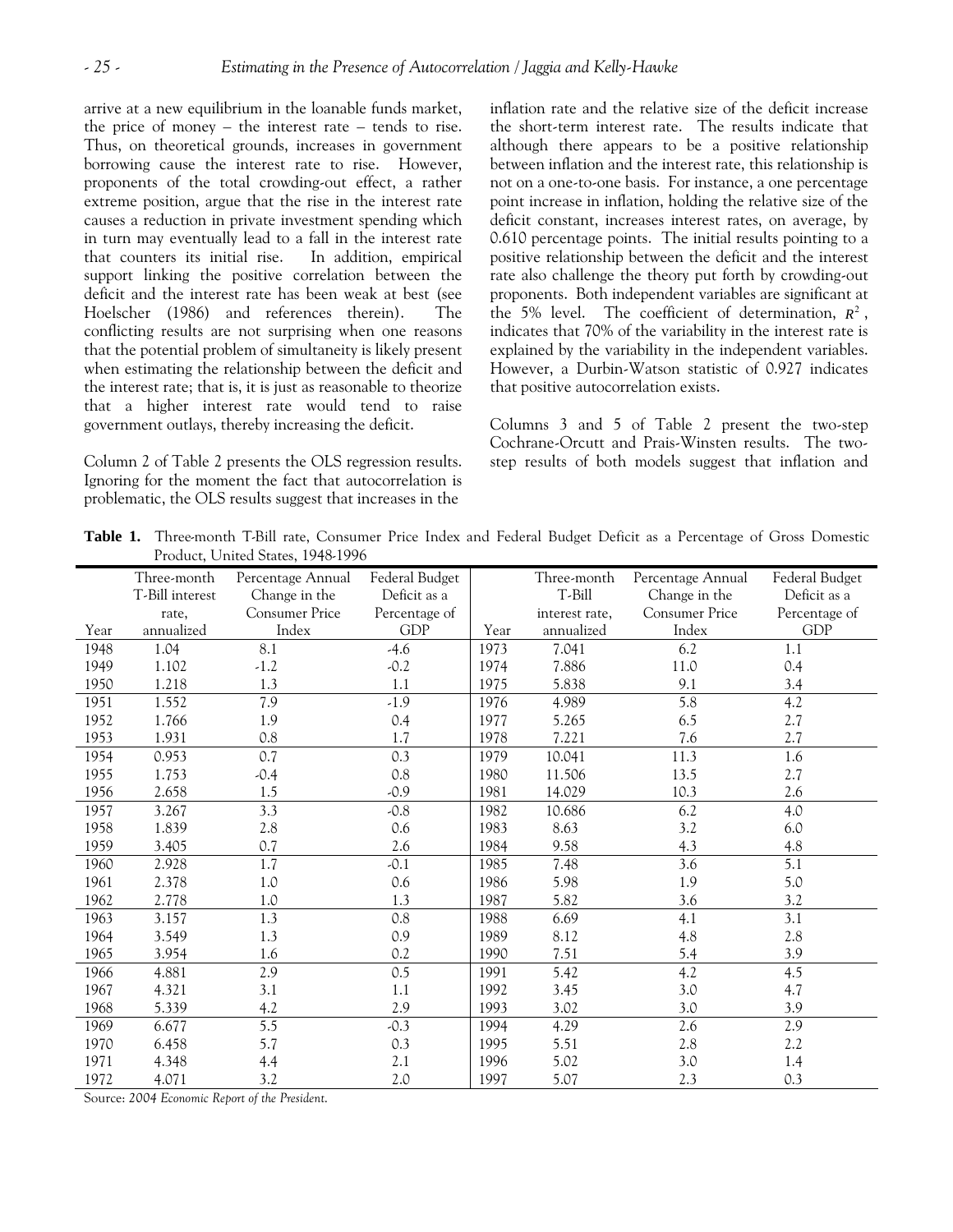Prais-Winsten procedures generate slightly smaller values the relative size of the deficit still have a positive and significant effect on the interest rate.<sup>[5](#page-5-0)</sup> As suspected when positive autocorrelation exists, the magnitude of the standard errors of the coefficients does increase once the models are corrected for autocorrelation; yet this increase in the standard errors is not enough to change the significance of the independent variables. Similarly, and as expected, the two-step Cochrane-Orcutt and of  $R^2$  of 67.3% and 69.8%, respectively. It should also be noted that both two-step procedures produce Durbin-Watson statistics that fall in the indeterminate region.

**Table 2.** Regression Results of the Effects of Inflation and Deficits on Interest Rates

| Dependent Variable: The Three-month T-bill interest rate, |                  |                 |           |          |           |  |  |
|-----------------------------------------------------------|------------------|-----------------|-----------|----------|-----------|--|--|
| annualized (1948-1996)                                    |                  |                 |           |          |           |  |  |
|                                                           | OLS              | Two-            | Iterative | Two-     | Iterative |  |  |
|                                                           |                  | Step            | $\alpha$  | Step     | РW        |  |  |
|                                                           |                  | M               |           | PW       |           |  |  |
|                                                           |                  |                 |           |          |           |  |  |
| Constant                                                  | $1.252**$        | 2.596*          | 4.994*    | $2.093*$ | 3.509*    |  |  |
|                                                           | $(0.439)^{b}$    | (0.673)         | (1.321)   | (0.648)  | (1.143)   |  |  |
| Inflation                                                 | $0.610*$         | $0.486*$        | 0.220*    | $0.484*$ | $0.255*$  |  |  |
|                                                           | (0.075)          | (0.086)         | (0.097)   | (0.089)  | (0.100)   |  |  |
| Deficit                                                   | $0.710*$         | $0.353*$        | $-0.061$  | $0.513*$ | 0.089     |  |  |
|                                                           | (0.118)          | (0.157)         | (0.171)   | (0.141)  | (0.166)   |  |  |
| $R^2$                                                     | $0.700^{\circ}$  | 0.673           | 0.342     | 0.698    | 0.591     |  |  |
| Durbin-                                                   | 0.927            | $1.478^{\circ}$ | 1.772     | 1.575    | 1.791     |  |  |
| Watson                                                    |                  |                 |           |          |           |  |  |
|                                                           | n/a <sup>d</sup> | 0.523           | 0.841     | 0.523    | 0.830     |  |  |

*Notes*: (a) \* denotes significance at the 5% level.

- (b) Standard errors are in parentheses; in addition, standard errors for the constant have been properly adjusted.
- (c)  $R^2$  is defined in terms of the T-bill interest rate (nonmodified) for all models.
- (d) n/a denotes 'not applicable.'
- (e) Durbin-Watson statistic is estimated for the quasidifferenced dependent variable.

The dramatic change in the results occurs, however, when the iterative Cochrane-Orcutt and Prais-Winsten procedures are applied. Columns 4 and 6 of Table 2 demonstrate that inflation is still positively and significantly related to the interest rate. However, both the Cochrane-Orcutt and Prais-Winsten results indicate that the relative size of the deficit now has an insignificant influence on the interest rate. The deficit's lack of impact on the interest rate appears to support arguments put forth by crowding-out proponents. The value of  $R^2$  has declined sharply to 34.2% for the

 $\overline{a}$ 

Cochrane-Orcutt process and it drops less drastically, to 59.1%, for the Prais-Winsten process. Finally, the estimates of  $\rho$  in the final iteration are also quite different from the estimates of  $\rho$  in the two-step processes. The two-step and iterative Cochrane-Orcutt procedures produce estimates of  $\rho$  of 0.523 and 0.841, respectively. Similarly, the two-step and iterative Prais-Winsten procedures yield estimates of  $\rho$  of 0.523 and 0.830, respectively.

| Iteration      | $\ddot{\rho}$<br>under CO | $\ddot{\rho}$<br>under PW |  |
|----------------|---------------------------|---------------------------|--|
| 1              | 0.5225                    | 0.5225                    |  |
| 2              | 0.6674                    | 0.6323                    |  |
| 3              | 0.7622                    | 0.7031                    |  |
| $\overline{4}$ | 0.8130                    | 0.7538                    |  |
| 5              | 0.8325                    | 0.7876                    |  |
| 6              | 0.8386                    | 0.8078                    |  |
| 7              | 0.8405                    | 0.8188                    |  |
| 8              | 0.8410                    | 0.8244                    |  |
| 9              | 0.8412                    | 0.8272                    |  |
| 10             | 0.8412                    | 0.8285                    |  |
| 11             | 0.8413                    | 0.8292                    |  |
| 12             | 0.8413                    | 0.8295                    |  |
| 13             | 0.8413                    | 0.8297                    |  |
| 14             | 0.8413                    | 0.8297                    |  |
| 15             | 0.8413                    | 0.8298                    |  |

**Table 3.** Estimates of  $\rho$  during each iteration

Table 3 shows the estimates of  $\rho$  during each iteration. Most authors downplay the need for iterations. For instance, Greene notes that "since the estimator is asymptotically efficient at every iteration, nothing is gained by doing so" (p. 273). However, in this basic application, the choice of the estimate of  $\rho$  is of great importance. For instance, using an estimate of 0.523 in the Prais-Winsten process yields the result that the relative size of the deficit has a positive and significant effect on the interest rate. This same variable has an insignificant affect on the interest rate when an estimate of 0.830 is employed. Further, the regression model appears to have relatively good explanatory power when an estimate of 0.523 is used for  $\rho$ , yielding an  $R^2$  of 69.8%; yet, when  $\rho$  is estimated with a value of 0.830, the calculated  $R^2$  drops to 59.1%.

At this point, it would be useful to generate forecasts using Eq. (8) for illustration. Since the data in the application covers the time period 1948-1996, values for the independent variables (inflation and the deficit) are available for the year 1997. For known values of inflation and the deficit for the year 1997, the following 1997 forecast is calculated using the Cochrane-Orcutt iterative estimates:

<span id="page-5-0"></span><sup>&</sup>lt;sup>5</sup> A regression of the residuals on their lagged value (as in Step 2) is used in these regressions. For the sake of brevity, other methods to estimate  $\rho$  are not included in the tables.